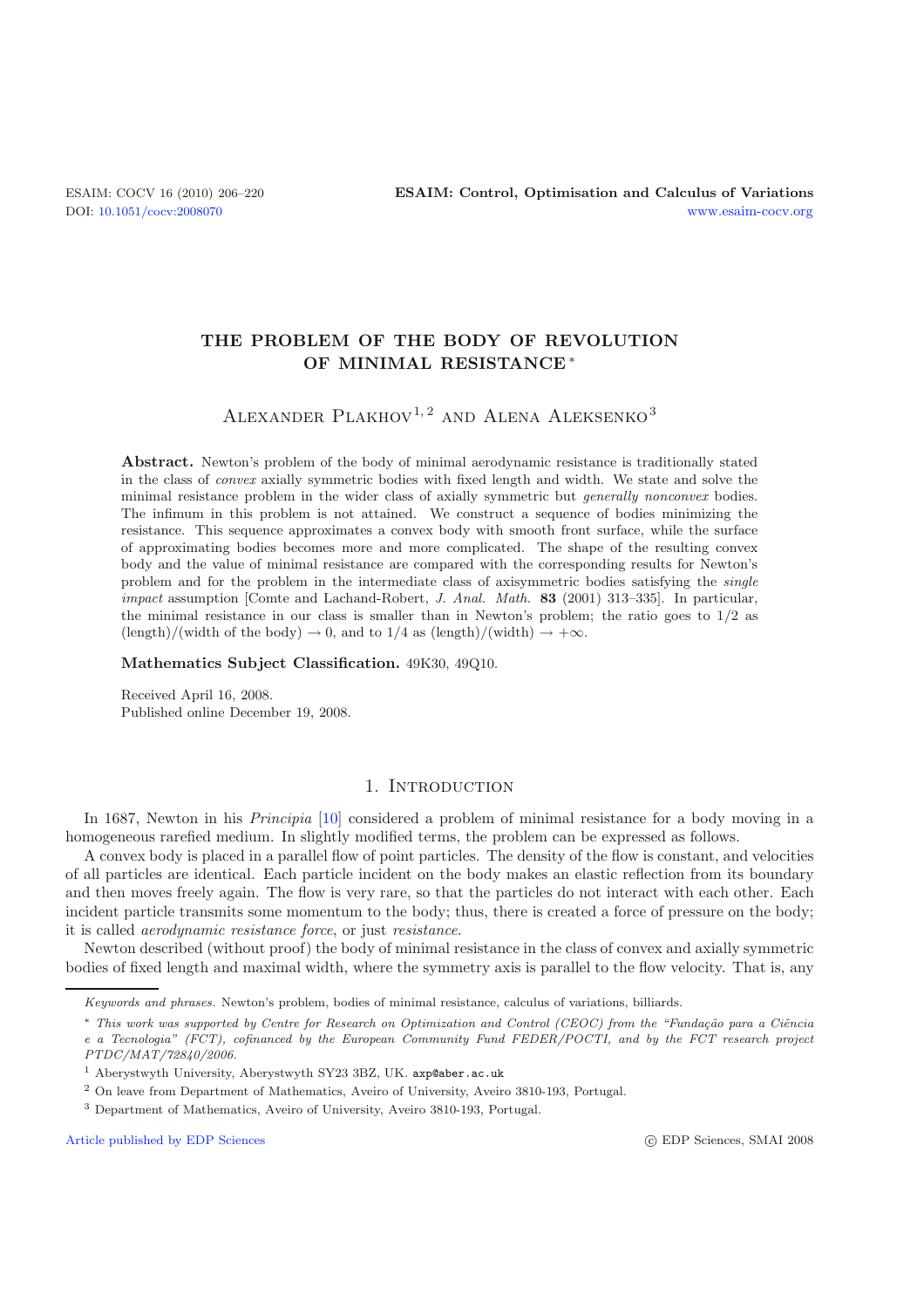<span id="page-1-0"></span>

FIGURE 1. The Newton solution for  $h = 2$ .

<span id="page-1-1"></span>

FIGURE 2. The non-symmetric solution for  $h = 1.5$ .

body from the class is inscribed in a right circular cylinder with fixed height and radius. The rigorous proof of the fact that the body described by Newton is indeed the minimizer was given two centuries later. From now on, we suppose that the radius of the cylinder equals 1 and the height equals  $h$ , with  $h$  being a fixed positive number. The cylinder axis is vertical, and the flow falls vertically downwards. The body of least resistance for  $h = 2$  is shown in Figure [1.](#page-1-0)

Since the early 1990s, there have been obtained new interesting results related to the problem of minimal resistance in various classes of admissible bodies  $[1-9,11,12]$  $[1-9,11,12]$  $[1-9,11,12]$  $[1-9,11,12]$ . In particular, there has been considered the wider class of convex (generally non-symmetric) bodies inscribed in a given cylinder [\[1](#page-14-1)[,3](#page-14-5)[,4](#page-14-6)[,7](#page-14-7)[,9\]](#page-14-2). It was shown that the solution in this class exists and does not coincide with the Newton one. The problem is not completely solved till now. The numerical solution for  $h = 1.5$  $h = 1.5$  $h = 1.5$  is shown in Figure  $2<sup>1</sup>$  $2<sup>1</sup>$ .

<span id="page-1-2"></span>By removing both assumptions of symmetry and convexity, one gets the (even wider) class of bodies inscribed in a given cylinder. More precisely, a generic body from the class is a connected set with piecewise smooth boundary which is contained in the cylinder, contains an orthogonal cross section of the cylinder, and satisfies a regularity condition to be specified below. Notice that there may occur multiple reflections of particles from the surface of a *non-convex* body, while reflections from *convex* bodies are always single. The problem of minimal resistance in this class was solved in [\[11](#page-14-3)[,12\]](#page-14-4). In contrast to the class of convex and axisymmetric bodies and the class of convex bodies, the infimum of resistance here equals zero, and we believe the infimum cannot be attained.

In addition to the classes of admissible bodies discussed above:

(i) convex and axisymmetric (the classical Newton problem);

<sup>&</sup>lt;sup>1</sup>This figure is reproduced with kind permission of E. Oudet.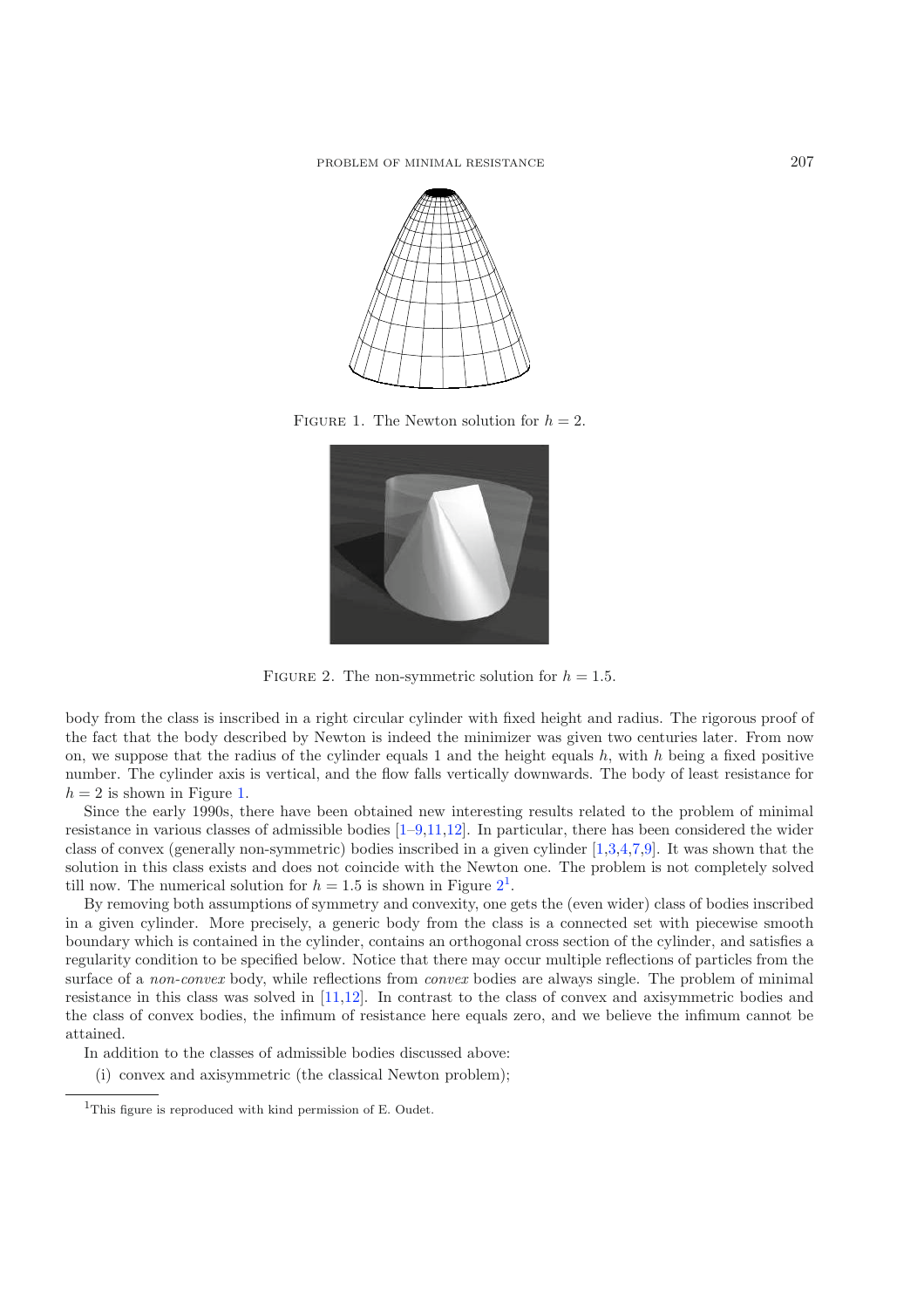

FIGURE 3. (a) After reflecting from the arc of parabola, the particles get into the singular point F. (b) After reflecting from the arc of parabola AB, the particles get trapped in the ellipse.

- (ii) convex but generally non-symmetric;
- (iii) generally nonconvex and non-symmetric;
- there remains a class that has not been studied as yet:
- (iv) axisymmetric but generally nonconvex bodies.
	- The aim of this paper is to fill this gap: we shall solve the minimal resistance problem for the fourth class.
	- Note that in the paper [\[5\]](#page-14-8) there was considered the intermediate class of

(v) axially symmetric nonconvex bodies, under the additional so-called "single impact assumption".

This geometric assumption on the body's shape means that each particle hits the body at most once; multiple reflections are not allowed. On the contrary, multiple reflections are allowed in our setting; we only assume that the body's boundary is piecewise smooth and satisfies the regularity condition stated below.

The class (v) is intermediate between the classes (i) and (iv); it contains the former one and is contained in the latter one. We shall determine the minimal resistance and the minimizing sequence of bodies for the class (iv) (which will be referred to as *nonconvex case*), and compare them with the corresponding results for the class (i) (*Newton* case) and for the class (v) (*single impact* case)<sup>[2](#page-2-0)</sup>.

Consider a compact connected set  $B \subset \mathbb{R}^3$  and choose an orthogonal reference system  $Oxyz$  in such a way that the axis  $Oz$  is parallel to the flow direction; that is, the particles move vertically downwards with the velocity  $(0, 0, -1)$ . Suppose that a flow particle (or, equivalently, a billiard particle in  $\mathbb{R}^3 \setminus B$ ) with coordinates  $x(t) = x$ ,  $y(t) = y$ ,  $z(t) = -t$  makes a finite number of reflections at regular points of the boundary  $\partial B$  and moves freely afterwards. Denote by  $\nu_B(x, y)$  the final velocity. If there are no reflections, put  $\nu_B(x, y) = (0, 0, -1)$ .

<span id="page-2-0"></span>Thus, one gets the function  $\nu_B = (\nu_B^x, \nu_B^y, \nu_B^z)$  taking values in  $S^2$  and defined on a subset of  $\mathbb{R}^2$ . We impose the regularity condition requiring that  $\nu_B$  *is defined on a full measure subset of*  $\mathbb{R}^2$ . All convex sets B satisfy this condition; examples of non-convex sets violating it are given in Figure [3.](#page-2-1) Both sets are of the form  $B = G \times [0, 1] \subset \mathbb{R}^2_{x,z} \times R_y^1$ , with G being shown in the figure. In Figure [3\(](#page-2-1)a), a part of the boundary is an arc of parabola with the focus  $F$  and with the vertical axis. Incident particles, after making a reflection from the arc, get into the singular point  $F$  of the boundary. In Figure [3\(](#page-2-1)b), one part of the boundary belongs to an ellipse with foci  $F_1$  and  $F_2$ , and another part, AB, belongs to a parabola with the focus  $F_1$  and with the vertical axis. After reflecting from AB, particles of the flow get trapped in the ellipse, making infinite number of reflections and approaching the line  $F_1F_2$  as time goes to  $+\infty$ . In both cases,  $\nu_B$  is not defined on the corresponding positive-measure subsets of  $\mathbb{R}^2$ .

Each particle interacting with the body  $B$  transmits to it the momentum equal to the particle mass times  $((0, 0, -1) - \nu_B(x, y))$ . Summing up over all momenta transmitted per unit time, one obtains that the resistance

<span id="page-2-1"></span>

<sup>&</sup>lt;sup>2</sup>Note that Newton himself did not state explicitly the assumption of convexity; in this sense, the cases (iv) and (v) can be regarded as "relaxed versions" of the Newton problem.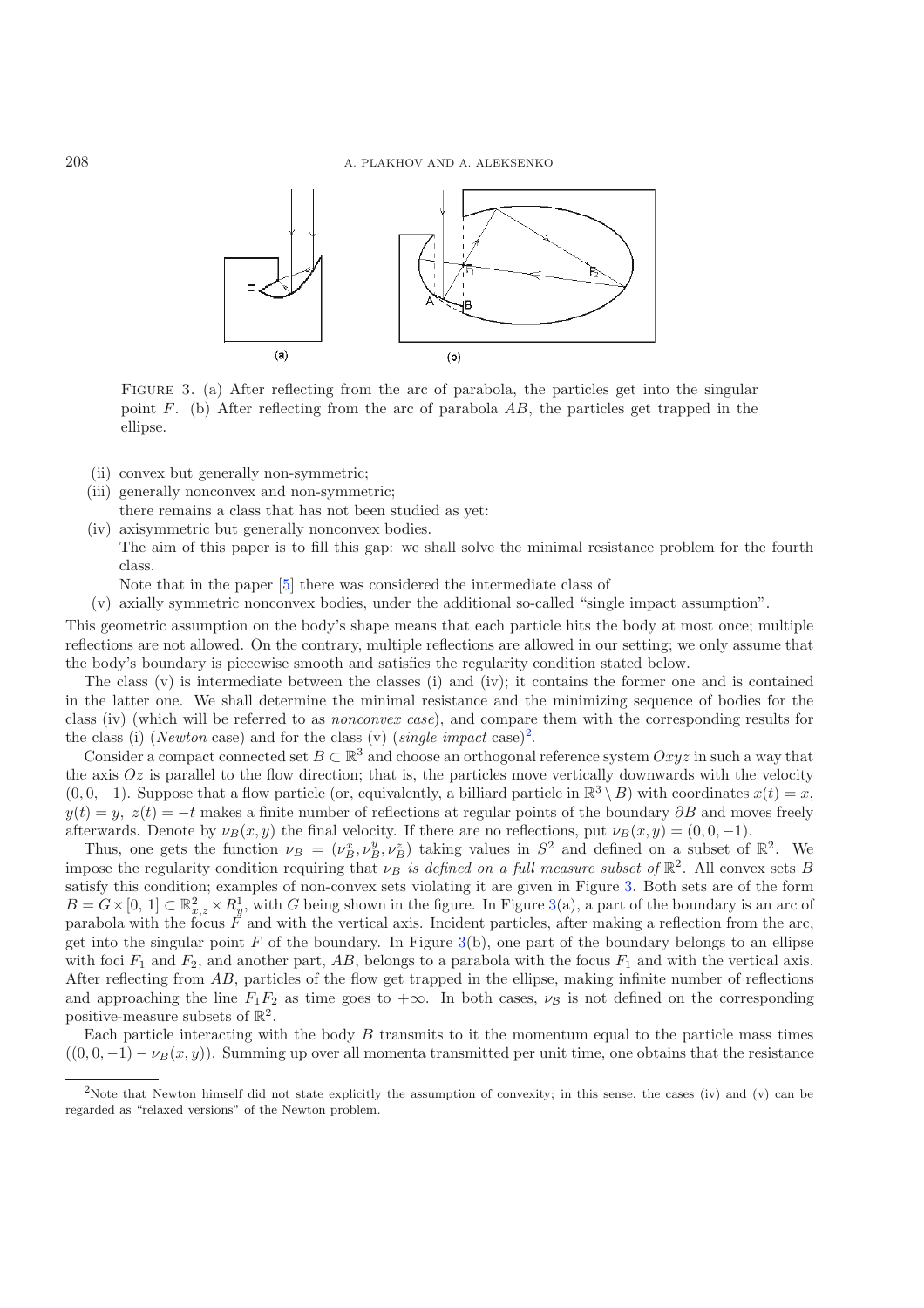of B equals  $-\rho R(B)$ , where

<span id="page-3-1"></span>
$$
R(B) = \iint_{\mathbb{R}^2} (\nu_B^x, \nu_B^y, 1 + \nu_B^z) \,dx \,dy,
$$

and  $\rho$  is the flow density. One is usually interested in minimizing the third component of  $R(B)^3$  $R(B)^3$ ,

$$
R_z(B) = \iint_{\mathbb{R}^2} (1 + \nu_B^z(x, y)) dx dy.
$$
 (1.1)

If B is convex then the upper part of the boundary  $\partial B$  is the graph of a concave function  $w(x, y)$ . Besides, there is at most one reflection from the boundary, and the velocity of the reflected particle equals  $\nu_B(x, y) =$  $(1+|\nabla w|^2)^{-1}(-2w_x, -2w_y, 1-|\nabla w|^2)$ . Therefore, the formula  $(1.1)$  takes the form

$$
R_z(B) = \iint \frac{2}{1 + |\nabla w(x, y)|^2} dx dy,
$$
\n(1.2)

<span id="page-3-2"></span>the integral being taken over the domain of w.

Further, if B is a convex axially symmetric body then (in a suitable reference system) the function  $w$  is radial:  $w(x, y) = f(\sqrt{x^2 + y^2})$ , therefore one has

$$
R_z(B) = 2\pi \int \frac{2r}{1 + f'^2(r)} dr,
$$
\n(1.3)

the integral being taken over the domain of  $f$ .

Thus, in the cases (i), (ii), and (v) the problem of minimal resistance reads as follows:

(i) minimize 
$$
\int_0^1 \frac{r}{1 + f'^2(r)} dr
$$
 (1.4)

over all concave monotone non-increasing functions  $f : [0, 1] \rightarrow [0, h]$ ;

(ii) minimize 
$$
\iint_{\Omega} \frac{1}{1 + |\nabla w(x, y)|^2} dx dy
$$

over all concave functions  $w : \Omega \to [0, h]$ , where  $\Omega = \{x^2 + y^2 \le 1\}$  is the unit circle;

(v) minimize the functional [\(1.4\)](#page-3-2) over the set  $\mathcal{C}_h$  of functions  $f : [0, 1] \to [0, h]$ 

<span id="page-3-0"></span>satisfying the single impact condition (see  $[5]$  $[5]$ , formulas  $(3)$  and  $(1)$ ).

In the nonconvex cases (iii) and (iv) the functional to be minimized  $(1.1)$  cannot be written down explicitly in terms of the body's shape. Still, in the radial case (iv) it can be simplified in the following way.

Let B be a compact connected set inscribed in the cylinder  $x^2 + y^2 \le 1$ ,  $0 \le z \le h$  and possessing rotational symmetry with respect to the axis  $Oz$ . This set is uniquely defined by its vertical central cross section  $G = \{(x, z): (x, 0, z) \in B\}$ . It is convenient to reformulate the problem in terms of the set G.

Consider the billiard in  $\mathbb{R}^2 \setminus G$  and suppose that a billiard particle initially moves according to  $x(t)$ x,  $z(t) = -t$ , then makes a finite number of reflections (maybe none) at regular points of  $\partial G$ , and finally moves freely with the velocity  $v_G(x) = (v_G^x(x), v_G^z(x))$ . The regularity condition now means that that the so determined function  $v_G$  is defined for almost every x. One can see that  $\nu_B^x(x,y) = (x/\sqrt{x^2 + y^2})v_G^x(\sqrt{x^2 + y^2}),$ 

<sup>3</sup>Note that in the axisymmetric cases (i), (iv), and (v), the first and second components of  $R(B)$  are zeros, due to radial symmetry of the functions  $\nu_B^x$  and  $\nu_B^y$ :  $R_x(B) = 0 = R_y(B)$ .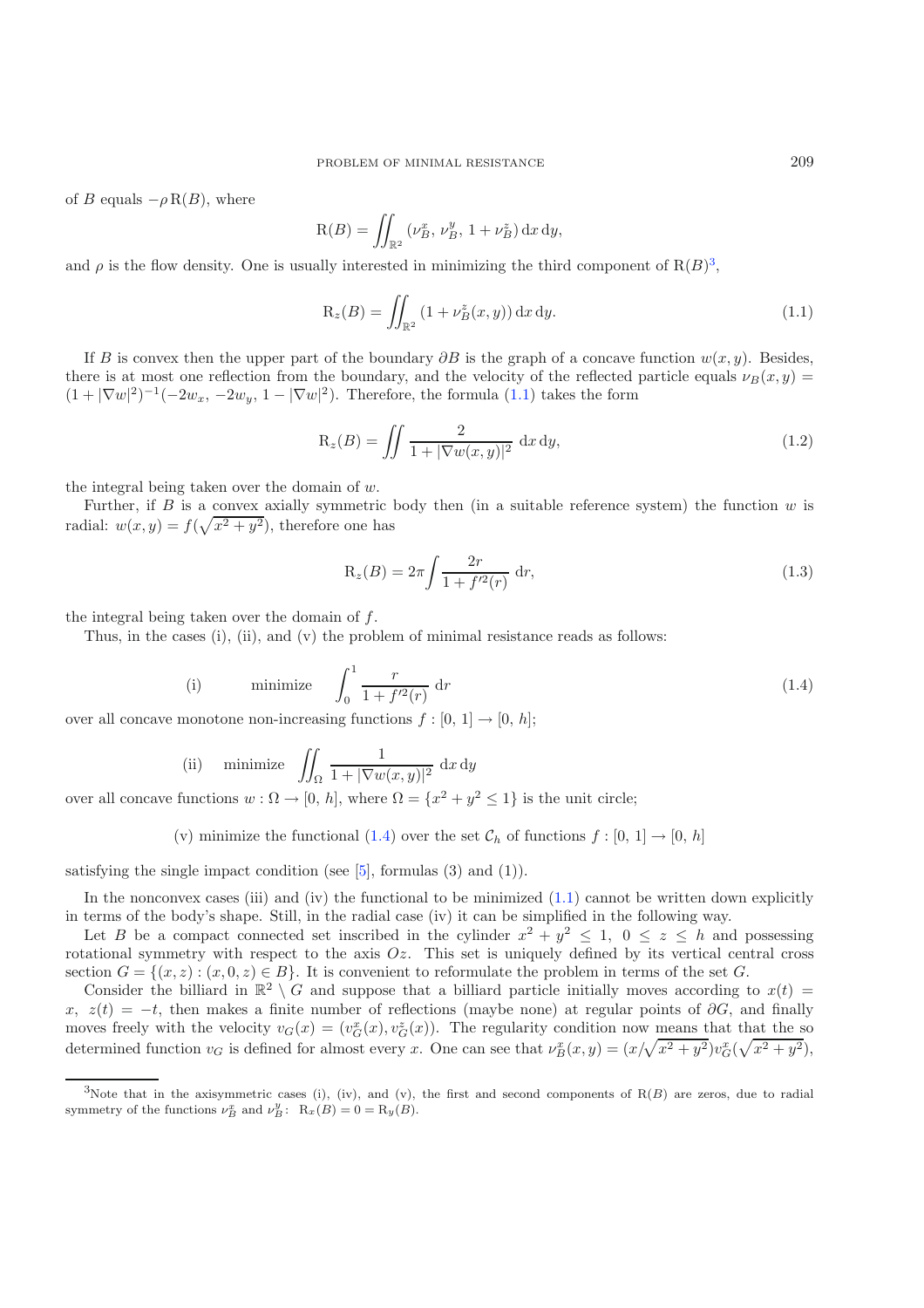<span id="page-4-1"></span>

<span id="page-4-3"></span><span id="page-4-2"></span>

Figure 5. Modified reflection law.

 $\nu^y_B(x,y) = (y/\sqrt{x^2 + y^2})v^y_G(\sqrt{x^2 + y^2})$ , and  $\nu^z_B(x,y) = v^z_G(\sqrt{x^2 + y^2})$ . It follows that  $R_x(B) = 0 = R_y(B)$  and  $R_z(B) = 2\pi \int_0^1 (1 + v_G^z(x)) x \, dx$ . Thus, our minimization problem takes the form

$$
\inf_{G \in \mathcal{G}_h} R(G), \quad \text{where} \quad R(G) = \int_0^1 (1 + v_G^z(x)) x \, dx \tag{1.5}
$$

and  $\mathcal{G}_h$  is the class of compact connected sets  $G \subset \mathbb{R}^2$  with piecewise smooth boundary that are inscribed in the rectangle  $-1 \le x \le 1$ ,  $0 \le z \le h^4$  $0 \le z \le h^4$ , are symmetric with respect to the axis  $Oz$ , and satisfy the regularity condition (see Fig. [4\)](#page-4-1).

<span id="page-4-0"></span>The main results are stated in Section 2: the minimization problem is solved and the solution is compared with the Newton solution (case (i)) and the single-impact solution (case  $(v)$ ). Details of all proofs are put in Section 3.

## 2. STATEMENT OF THE RESULTS

Denote by  $\mathcal{G}_h^{\text{conv}}$  the class of convex sets from  $\mathcal{G}_h$ . One can easily see that if  $G \in \mathcal{G}_h$  then conv $G \in \mathcal{G}_h^{\text{conv}}$ . For  $G \subset \mathcal{G}_h^{\text{conv}}$  define the *modified law* of reflection as follows. A particle initially moves vertically downwards according to  $x(t) = x$ ,  $z(t) = -t$  and reflects at a regular point of the boundary ∂G; at this point the velocity instantaneously changes to  $\hat{v}_G(x) = (\hat{v}_G^x(x), \hat{v}_G^z(x))$ , where  $\hat{v}_G(x)$  is the unit vector tangent to  $\partial G$  such that  $\hat{v}_G^z(x) \leq 0$  and  $x \cdot \hat{v}_G^x(x) \geq 0$  (see Fig. [5\)](#page-4-2).

<sup>4</sup>That is, belong to the rectangle and have nonempty intersection with each of its sides.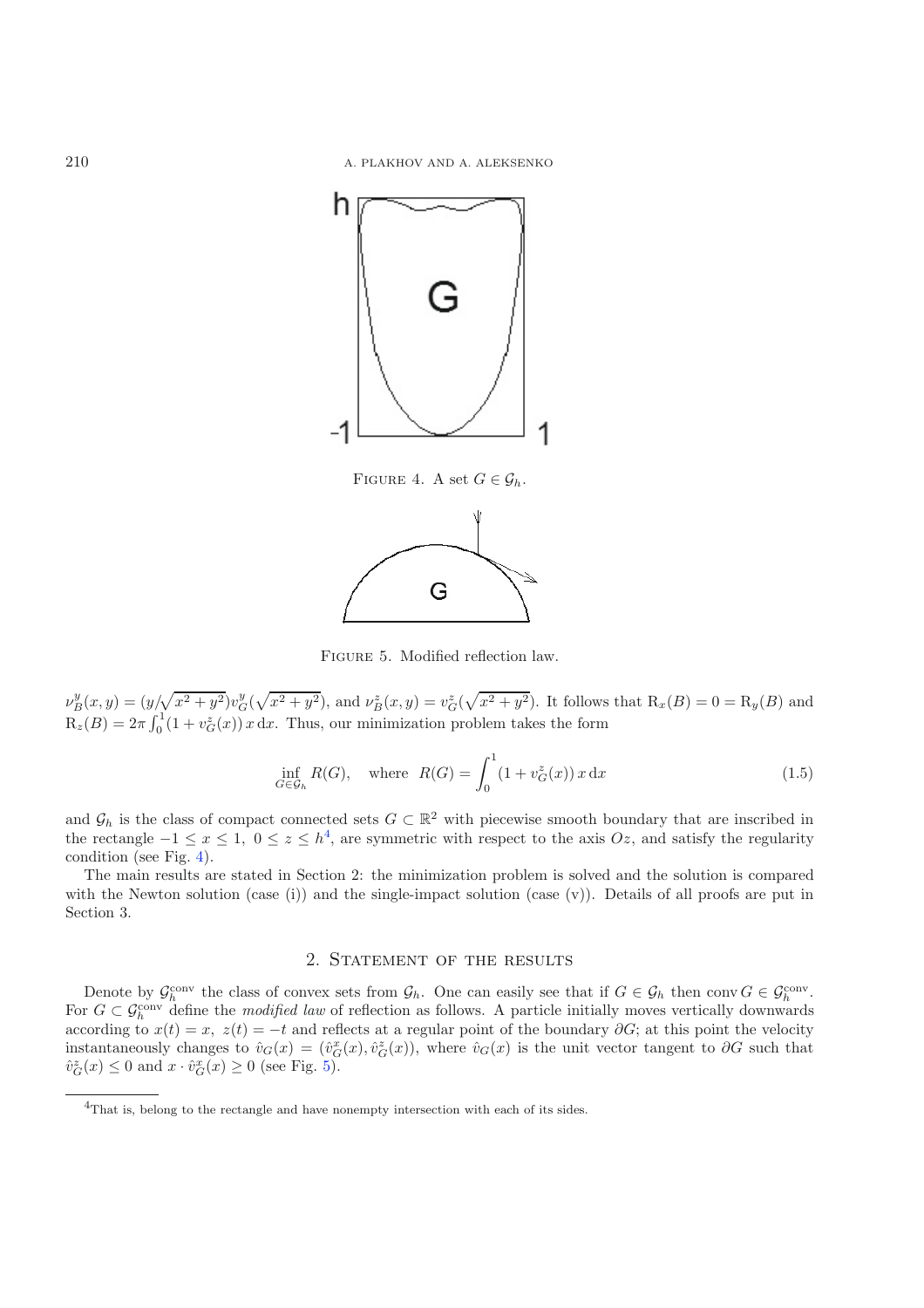<span id="page-5-4"></span>The set  $G \in \mathcal{G}_h$  is bounded above by the graph of a concave even function  $z = f_G(x)$ . For  $x > 0$ , one has

<span id="page-5-0"></span>
$$
\hat{v}_G(x) = \frac{(1, f'_G(x))}{\sqrt{1 + f'^2_G(x)}}.
$$
\n(2.1)

The resistance of G under the modified reflection law equals  $(0, -\widehat{R}(G))$ , where

<span id="page-5-5"></span>
$$
\widehat{R}(G) = \int_0^1 (1 + \widehat{v}_G^z(x)) x \, dx.
$$
\n(2.2)

Taking into account  $(2.1)$ , one gets

$$
\widehat{R}(G) = \int_0^1 \left( 1 + \frac{f'_G(x)}{\sqrt{1 + f'_G(x)}} \right) x \, dx; \tag{2.3}
$$

<span id="page-5-3"></span>the function  $f_G$  is concave, nonnegative, and monotone non-increasing, with  $f(0) = h$ .

$$
\inf_{G \in \mathcal{G}_h} R(G) = \inf_{G \in \mathcal{G}_h^{\text{conv}}} \widehat{R}(G). \tag{2.4}
$$

<span id="page-5-6"></span>This theorem follows from the following Lemmas [2.1](#page-5-1) and [2.2](#page-5-2) which will be proved in the next section.

<span id="page-5-1"></span>**Lemma 2.1.** *For any*  $G \in \mathcal{G}_h$  *one has* 

$$
R(G) \ge \widehat{R}(\text{conv } G).
$$

<span id="page-5-2"></span>**Lemma 2.2.** Let  $G \in \mathcal{G}_h^{\text{conv}}$ . Then there exists a sequence of sets  $G_n \in \mathcal{G}_h$  such that

$$
\lim_{n \to \infty} R(G_n) = \widehat{R}(G).
$$

Indeed, Lemma [2.1](#page-5-1) implies that  $\inf_{G \in \mathcal{G}_h} R(G) \geq \inf_{G \in \mathcal{G}_h^{conv}} R(G)$ , and Lemma [2.2](#page-5-2) implies that  $\inf_{G \in \mathcal{G}_h} R(G) \leq$  $\inf_{G \in \mathcal{G}_h^{\text{conv}}} R(G)$ .

<span id="page-5-7"></span>Theorem [2.1](#page-5-3) allows one to state the minimization problem  $(1.5)$  in an explicit form. Namely, taking into account [\(2.3\)](#page-5-4) and putting  $f = h - f_G$ , one rewrites the right hand side of [\(2.4\)](#page-5-5) as

$$
\inf_{f \in \mathcal{F}_h} \int_0^1 \left( 1 - \frac{f'(x)}{\sqrt{1 + f'^2(x)}} \right) x \, dx, \tag{2.5}
$$

where  $\mathcal{F}_h$  is the set of convex monotone non-decreasing functions  $f : [0, 1] \to [0, h]$  such that  $f(0) = 0$ . The solution of [\(2.5\)](#page-5-6) is provided by the following general theorem.

Consider a positive piecewise continuous function p defined on  $\mathbb{R}_+ := [0, +\infty)$  and converging to zero as  $u \rightarrow +\infty$ , and consider the problem

$$
\inf_{f \in \mathcal{F}_h} \mathcal{R}[f], \quad \text{where} \quad \mathcal{R}[f] = \int_0^1 p(f'(x)) \, x \, dx. \tag{2.6}
$$

<span id="page-5-8"></span>Denote by  $\bar{p}(u)$ ,  $u \in \mathbb{R}_+$  the greatest convex function that does not exceed  $p(u)$ . Put  $\xi_0 = -1/\bar{p}'(0)$  and  $u_0 = \inf\{u > 0 : \bar{p}(u) = p(u)\}\.$  One always has  $\xi_0 \geq 0$ ; if  $u_0 = 0$  and there exists  $p'(0)$  then  $\xi_0 = -1/p'(0)$ , and if  $u_0 > 0$  then  $\xi_0 = u_0/(p(0) - p(u_0))$ . Denote by  $u = v(z)$ ,  $z \ge \xi_0$  the generalized inverse of the function  $z = -1/\bar{p}'(u)$ , that is,  $v(z) = \sup\{u : -1/\bar{p}'(u) \leq z\}$ . By  $\Upsilon$ , denote the primitive of  $v: \Upsilon(z) = \int_{\xi_0}^z v(\xi) d\xi$ ,  $z \geq \xi_0$ . Finally, put  $\mathcal{R}(h) := \inf_{f \in \mathcal{F}_h} \mathcal{R}[f].$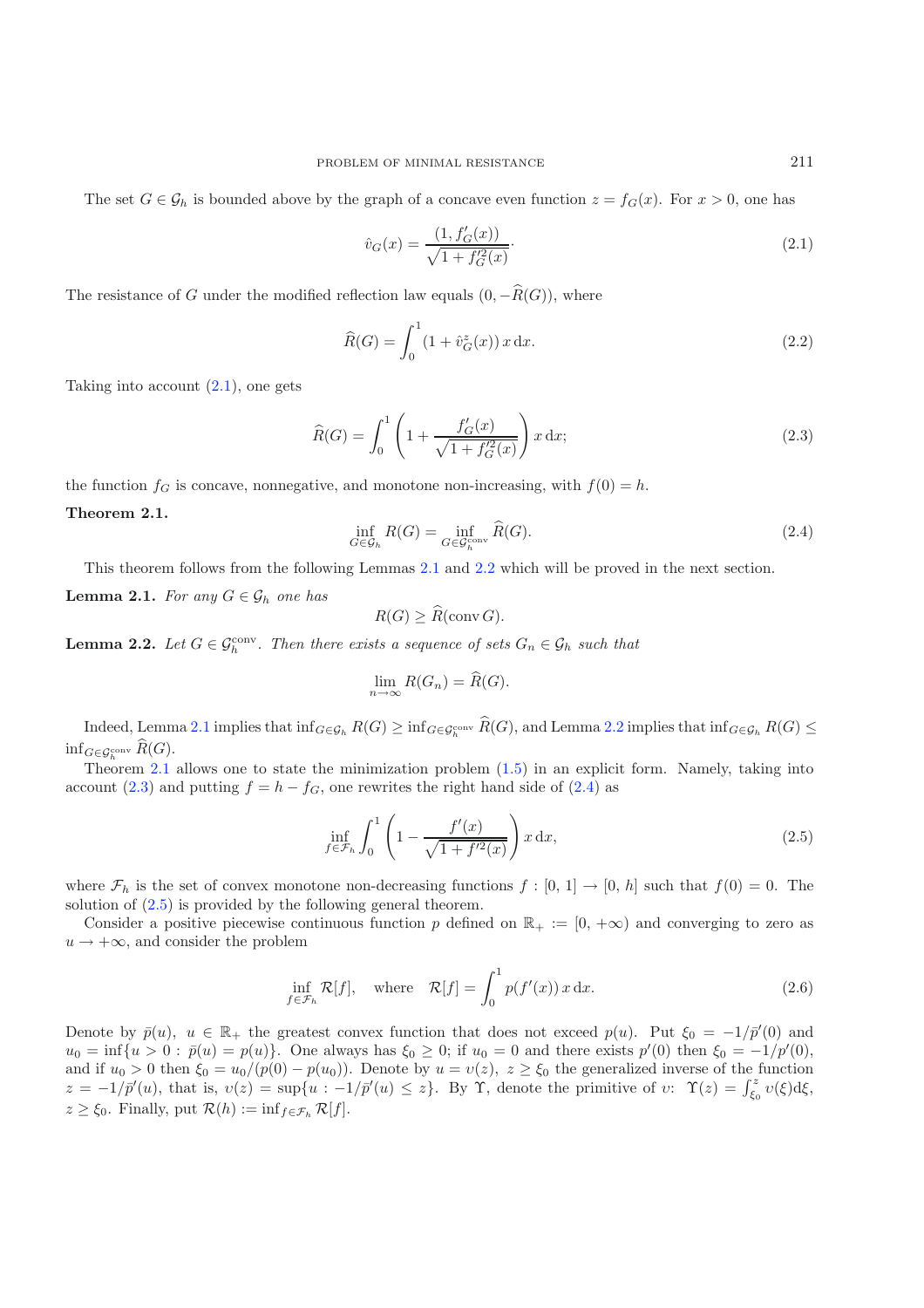**Theorem 2.2.** For any  $h > 0$  the solution  $f_h$  of the problem [\(2.6\)](#page-5-7) exists and is uniquely determined by

<span id="page-6-3"></span><span id="page-6-1"></span>
$$
f_h(x) = \begin{cases} 0 & \text{if } 0 \le x \le x_0 \\ \frac{1}{z} \Upsilon(zx) & \text{if } x_0 < x \le 1, \end{cases} \tag{2.7}
$$

<span id="page-6-5"></span>*where*  $z = z(h)$  *is a unique solution of the equation* 

$$
\Upsilon(z) = zh \tag{2.8}
$$

<span id="page-6-4"></span>and  $x_0 = x_0(h) = \xi_0/z(h)$ . Further, one has  $f'_h(x_0 + 0) = u_0$ . The function  $x_0(h)$  is continuous and  $x_0(0) = 1$ . *The minimal resistance equals*

$$
\mathcal{R}(h) = \frac{1}{2} \left( \bar{p}(v(z)) + \frac{v(z) - h}{z} \right); \tag{2.9}
$$

*in particular,*  $\mathcal{R}(0) = p(0)/2$ .

<span id="page-6-0"></span>*If, additionally, the function* p *satisfies the asymptotic relation*  $p(u) = cu^{-\alpha}(1+o(1))$  *as*  $u \to +\infty$ *, c* > 0*,*  $\alpha > 0$  *then* 

$$
x_0(h) = c\alpha \left(\frac{\alpha+1}{\alpha+2}\right)^{\alpha+1} \xi_0 h^{-\alpha-1} (1 + o(1)), \quad h \to +\infty,
$$
\n(2.10)

*and*

$$
\mathcal{R}(h) = \frac{c}{2} \left( \frac{\alpha + 1}{\alpha + 2} \right)^{\alpha + 1} h^{-\alpha} (1 + o(1)), \quad h \to +\infty.
$$
 (2.11)

Let us apply the theorem to the three cases under consideration.

**1.** First consider the *non-convex case*. The problem [\(2.5\)](#page-5-6) we are interested in is a particular case of [\(2.6\)](#page-5-7) with **1.** First consider the *non-convex case*. The problem (2.0) we are interested in is a particular case of (2.0) with  $p(u) = p_{\text{nc}}(u) := 1 - u/\sqrt{1 + u^2}$  (the subscript "nc" stands for "non-convex"). The function  $p_{\text{nc}}$  itse  $p(u) = p_{\text{nc}}(u) := 1 - u/\sqrt{1 + u^2}$  (the subscript are stands for non-convex). The function  $p_{\text{nc}}$  (isen, nowever, is convex, hence  $u_0 = 0$  and  $\bar{p}_{\text{nc}} \equiv p_{\text{nc}}$ . Further, one has  $-1/\bar{p}'_{\text{nc}}(u) = (1 + u^2)^{3/2}$ , there  $\xi_0^{\rm nc} = 1$ , and

$$
\Upsilon_{\rm nc}(z) = \frac{3}{8} (2z^{2/3} - 1) z^{1/3} \sqrt{z^{2/3} - 1} - \frac{3}{8} \ln(z^{1/3} + \sqrt{z^{2/3} - 1}).\tag{2.12}
$$

The formulas [\(2.12\)](#page-6-0), [\(2.8\)](#page-6-1), and [\(2.7\)](#page-6-2) with  $x_0 = 1/z$ , determine the solution of [\(2.5\)](#page-5-6). Notice that, as opposed to the Newton case, the solution is given by the *explicit* formulas. However, they contain the parameter z to be defined implicitly from [\(2.8\)](#page-6-1).

Further, according to Theorem 2.2,  $f'_h(x_0 + 0) = 0 = f'_h(x_0 - 0)$ ,  $x_0 = x_0^{\text{nc}}$ , hence the solution  $f_h$  is differentiable everywhere in (0, 1). Besides, one has

$$
x_0^{\rm nc}(h) = \frac{27}{64} h^{-3} (1 + o(1)) \quad \text{as } h \to +\infty.
$$
 (2.13)

The minimal resistance is calculated according to  $(2.9)$ ; after some algebra one gets

$$
\mathcal{R}_{\rm nc}(h) = \frac{1}{2} + \frac{3 + 2z^{2/3} - 8z^{4/3}}{16z^{5/3}} \sqrt{z^{2/3} - 1} + \frac{3}{16z^2} \ln(z^{1/3} + \sqrt{z^{2/3} - 1}).
$$

One also gets from Theorem [2.2](#page-5-8) that  $\mathcal{R}_{\text{nc}}(0) = 0.5$  and

$$
\mathcal{R}_{\rm nc}(h) = \frac{27}{128} h^{-2} (1 + o(1)) \quad \text{as } h \to +\infty.
$$
 (2.14)

**2.** The original *Newton problem* (case (i) in our classification) is also a particular case of [\(2.6\)](#page-5-7), with  $p(u) = r(u) := 2/(1+u^2)$ . One has  $u_0 = 1$  and  $\bar{p}_N(u) = \begin{cases} 2-u & \text{if } 0 \le u \le 1 \\ 2/(1+u^2) & \text{if } u > 1 \end{cases}$  and after  $p_N (u) := 2/(1+u^2)$ . One has  $u_0 = 1$  and  $\bar{p}_N (u) = \begin{cases} 2-u & \text{if } 0 \le u \le 1 \\ 2/(1+u^2) & \text{if } u \ge 1, \end{cases}$  and after some calculation

<span id="page-6-2"></span>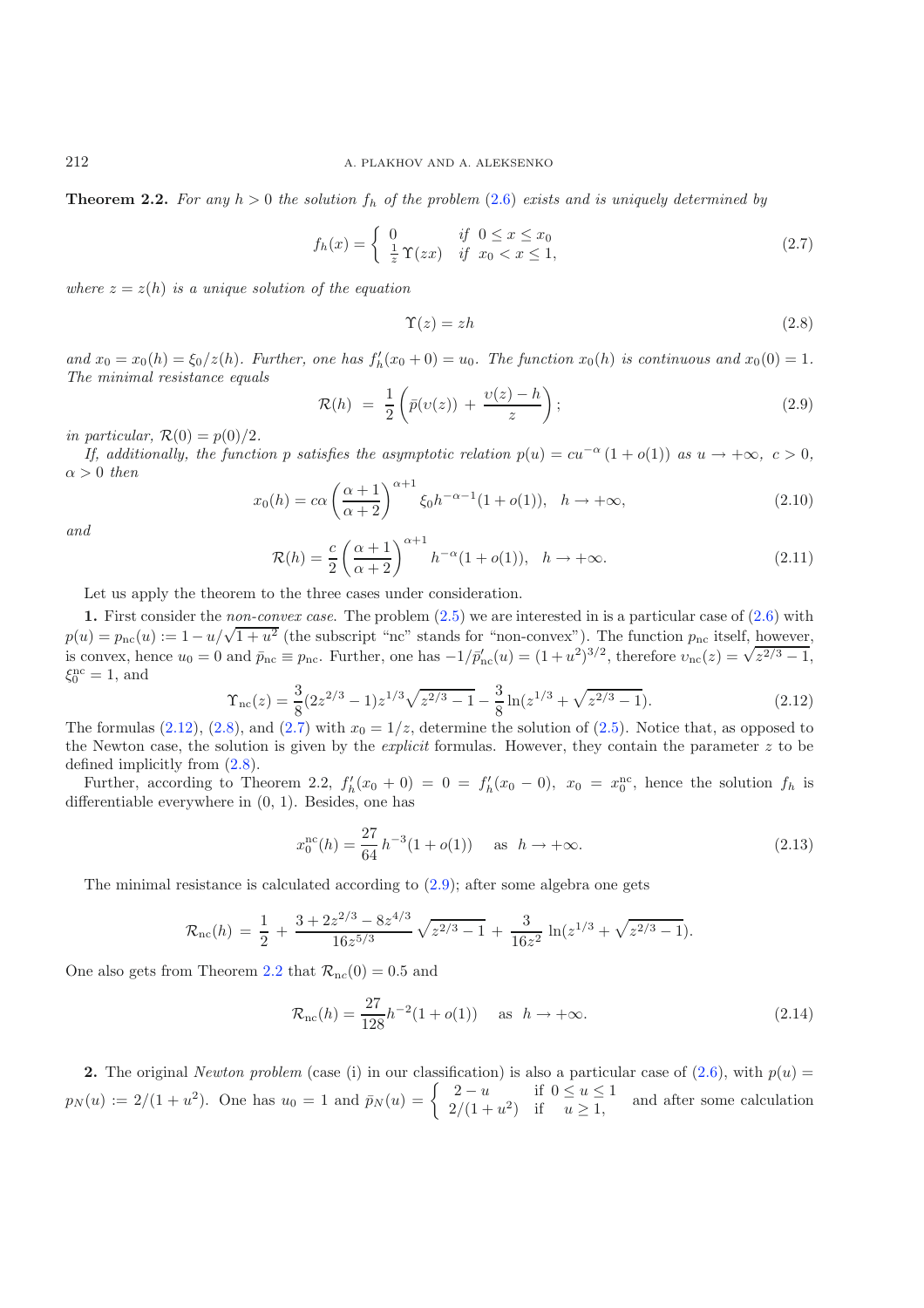one gets that  $\xi_0^N = 1$  and the function  $\Upsilon_N(z)$ ,  $z \ge 1$ , in a parametric representation, is  $\Upsilon_N = \frac{1}{4} (3u^4/4 + u^2 \ln u - 7/4$ ,  $z = (1 + u^2)^2/(4u)$ ,  $u \ge 1$ . From here one obtains the well-known Newton solution: if  $0 \le x \le x_0$ then  $f_h(x) = 0$ , and if  $x_0 < x \le 1$  then  $f_h$  is defined parametrically:  $f_h = \frac{x_0}{4} (3u^4/4 + u^2 - \ln u - 7/4)$ ,  $x =$  $\frac{x_0}{4} \frac{(1+u^2)^2}{u}$ , where  $x_0 = 4u_*/(1+u_*)^2$  and  $u_*$  is determined from the equation  $(3u_*^4/4+u_*^2-\ln u_*-7/4)u_*/(1+u_*^2)$  $(u^2_*)^2 = h$ . The function  $f_h$  is not differentiable at  $x_0$ : one has  $f'_h(x_0 + 0) = 1$  and  $f'_h(x_0 - 0) = 0$ .

One also has  $\mathcal{R}_N(0) = 1$ ,

$$
\mathcal{R}_N(h) = \frac{27}{32}h^{-2}(1+o(1)) \quad \text{as } h \to +\infty \tag{2.15}
$$

and

$$
x_0^N(h) = \frac{27}{16}h^{-3}(1+o(1)) \quad \text{as } h \to +\infty.
$$
 (2.16)

**3.** The minimal problem in the *single impact case* with  $h > M^* \approx 0.54$  can also be reduced to [\(2.6\)](#page-5-7), with  $\int_{0}^{*} u f(x) dx = 0$  $p(u) = p_{si}(u) := \begin{cases} p^* & \text{if } u = 0 \\ 2/(1+u^2) & \text{if } u > 0, \end{cases}$  where  $p^* = 8(\ln(8/5) + \arctan(1/2) - \pi/4) \approx 1.186$ . This fact can be easily deduced from [\[5](#page-14-8)]; for the reader's convenience we put the details of derivation in the next section<sup>[5](#page-7-0)</sup>. From the above formula one can calculate that  $u_0 \approx 1.808$  and  $\xi_0^{\text{si}} \approx 2.52$ .

The asymptotic formulas here take the form

$$
x_0^{\text{si}}(h) = \xi_0^{\text{si}} \cdot x_0^N(h)(1 + o(1)) \quad \text{ as } h \to +\infty \tag{2.17}
$$

and

$$
\mathcal{R}_{\rm si}(h) = \frac{27}{32}h^{-2}(1+o(1)) \quad \text{as } h \to +\infty.
$$
 (2.18)

Finally, using the results of [\[5](#page-14-8)], one can show that  $\mathcal{R}_{si}(0) = \pi/2 - 2 \arctan(1/2) \approx 0.6435$ . This will also be made in the next section.

Now we are in a position to compare the solutions in the three cases. One obviously has  $\mathcal{R}_{\text{nc}}(h) \leq \mathcal{R}_{\text{si}}(h) \leq$  $\mathcal{R}_N(h)$ . From the above formulas one sees that  $\mathcal{R}_{nc}(0) = 0.5$ ,  $\mathcal{R}_N(0) = 1$ , and  $\mathcal{R}_{si}(0) \approx 0.6435$ . Besides, one has  $\lim_{h\to+\infty}(\mathcal{R}_{\text{nc}}(h)/\mathcal{R}_{N}(h)) = 1/4$  and  $\lim_{h\to+\infty}(\mathcal{R}_{\text{si}}(h)/\mathcal{R}_{N}(h)) = 1$ . Thus, for "short" bodies, the minimal resistance in the nonconvex case is two times smaller than in the Newton case, and 22% smaller, as compared to the single impact case. For "tall" bodies, the minimal resistance in the nonconvex case is four times smaller as compared th the Newton case, while the minimal resistance in the Newton case and in the single impact case are (asymptotically) the same.

<span id="page-7-1"></span>In the three cases of interest, the convex hull of the three-dimensional optimal body of revolution has a flat disk of radius  $x_0(h)$  at the front part of its boundary. One always has  $x_0(0) = 1$ . For "tall" bodies, one has  $\lim_{h\to+\infty} (x_0^{\text{nc}}(h)/x_0^N(h)) = 1/4$  and  $\lim_{h\to+\infty} (x_0^{\text{si}}(h)/x_0^N(h)) = \xi_0^{\text{si}} \approx 2.52$ ; that is, the disk radius in the nonconvex case and in the single impact case is, respectively, 4 times smaller and 2.52 times larger, as compared to the Newton case.

<span id="page-7-0"></span>Besides, in the nonconvex case, the front part of the surface of the body's convex hull is smooth. On the contrary, in the Newton case, the front part of the body's surface has singularity at the boundary of the front disk.

#### 3. Proofs of the results

#### 3.1. **Proof of Lemma [2.1](#page-5-1)**

It suffices to show that

$$
v_G^z(x) \ge \hat{v}_{\text{conv }G}^z(x) \quad \text{for any} \quad x \in [0, 1]. \tag{3.1}
$$

<sup>&</sup>lt;sup>5</sup>We would like to stress that the results presented here about the single impact case can be found in [\[5](#page-14-8)] or can be easily deduced from the main results of [\[5](#page-14-8)].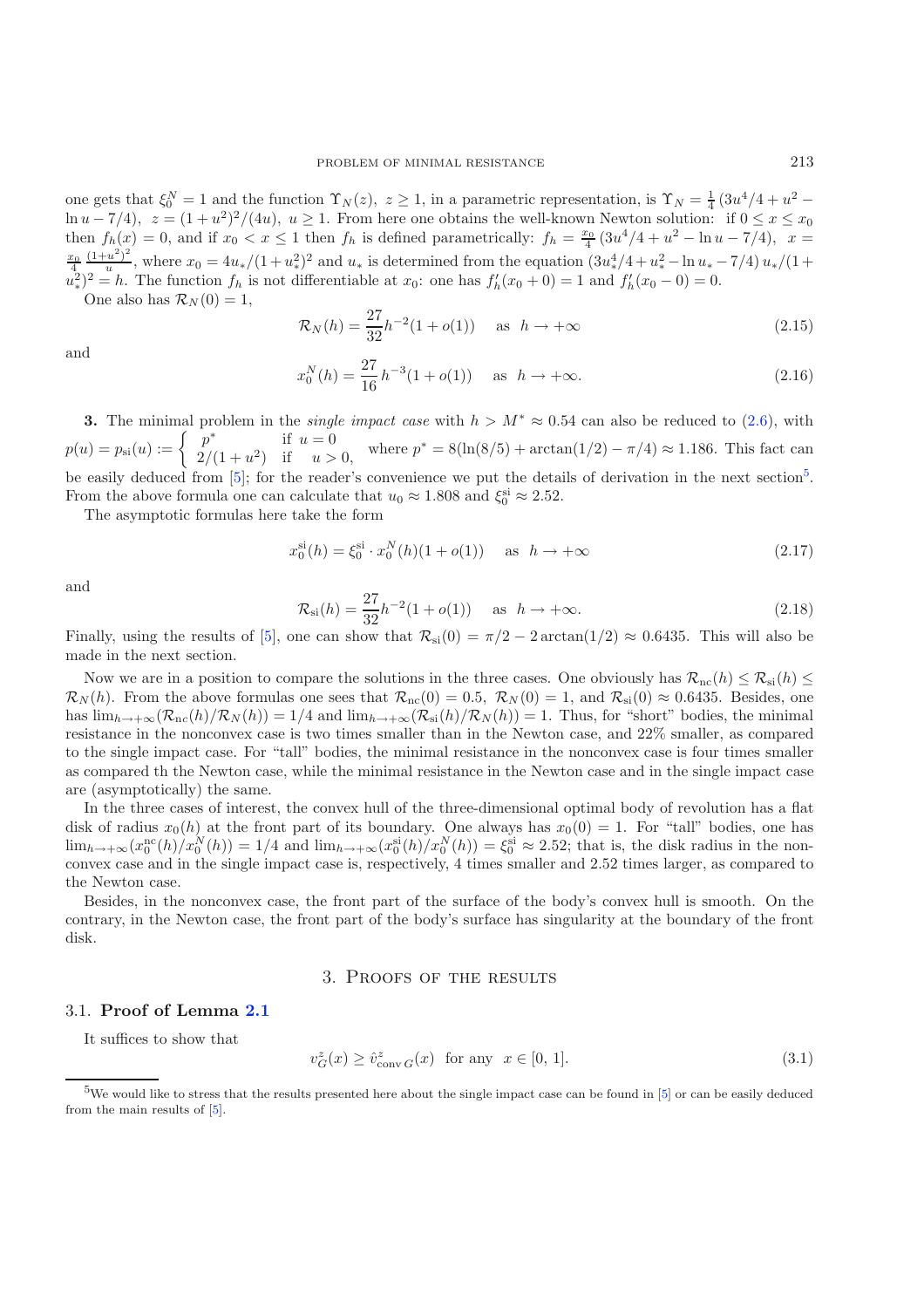<span id="page-8-0"></span>

<span id="page-8-1"></span>FIGURE 6. Two scenarios of reflection.

Consider two scenarios of motion for a particle that initially moves vertically downwards,  $x(t) = x$  and  $z(t) = -t$ . First, the particle hits conv G at a point  $r_0 \in \partial(\text{conv }G)$  according to the modified reflection law and then moves with the velocity  $\hat{v}_{\text{conv }G}(x)$ . Second, it hits G (possibly several times) according to the law of elastic reflection, and then moves with the velocity  $v_G(x)$ . Denote by n the outer unit normal to  $\partial(\text{conv } G)$ at  $r_0$ ; in Figure [6](#page-8-0) there are shown two possible cases:  $r_0 \in \partial G$  and  $r_0 \notin \partial G$ .

It is easy to see that

$$
\langle v_G(x), n \rangle \ge 0,\tag{3.2}
$$

where  $\langle \cdot, \cdot \rangle$  means the scalar product. Indeed, denote by  $r(t)=(x(t), z(t))$  the particle position at time t. At some instant  $t_1$  the particle intersects  $\partial(\text{conv } G)$  and then moves outside conv G. The function  $\langle r(t), n \rangle$  is linear and satisfies  $\langle r(t), n \rangle \geq \langle r(t_1), n \rangle$  for  $t \geq t_1$ , therefore its derivative  $\langle v_G(x), n \rangle$  is positive.

From [\(3.2\)](#page-8-1) and the relations  $\langle \hat{v}_{\text{conv }G}(x), n \rangle = 0$ ,  $\hat{v}_{\text{conv }G}^z(x) \le 0$  and  $n_z \ge 0$ ,  $n_x \ge 0$  one gets [\(3.1\)](#page-7-1).

#### 3.2. **Proof of Lemma [2.2](#page-5-2)**

Take a family of piecewise affine even functions  $f_{\varepsilon}:[-1,1]\to[0,h]$  such that  $f'_{\varepsilon}$  uniformly converges to  $f'_{G}$ as  $\varepsilon \to 0^+$ . Require also that the functions  $f_{\varepsilon}$  are concave and monotone decreasing as  $x > 0$ , and  $f_{\varepsilon}(0) = h$ ,  $f_{\varepsilon}(1) = f_G(1)$ . Consider the family of convex sets  $G_{\varepsilon} \in \mathcal{G}_h^{\text{conv}}$  bounded from above by the graph of  $f_{\varepsilon}$  and from below, by the segment  $-1 \le x \le 1$ ,  $z = 0$ . Taking into account  $(2.3)$ , one gets  $\lim_{\varepsilon \to 0^+} \widehat{R}(G_{\varepsilon}) = \widehat{R}(G)$ .

<span id="page-8-2"></span>Below we shall determine a family of sets  $G_{\varepsilon,\delta} \in \mathcal{G}_h$  such that  $\lim_{\delta \to 0^+} R(G_{\varepsilon,\delta}) = \widehat{R}(G_{\varepsilon})$  and next, using the diagonal method, select a sequence  $\varepsilon_n \to 0$ ,  $\delta_n \to 0$  such that  $\lim_{n\to\infty} R(G_{\varepsilon_n}, \delta_n) = \lim_{n\to\infty} \widehat{R}(G_{\varepsilon_n}) = \widehat{R}(G)$ . This will finish the proof.

<span id="page-8-3"></span>Fix  $\varepsilon > 0$  and denote by  $-1 = x_{-m} < x_{-m+1} < \ldots < x_0 = 0 < \ldots < x_m = 1$  the jump values of the piecewise constant function  $f'_{\varepsilon}$ . (One obviously has  $x_{-i} = -x_i$ .) For each  $i = 1, \ldots, m$  we shall define a non self-intersecting curve  $l^{i,\varepsilon,\delta}$  that connects the points  $(x_{i-1}, f_{\varepsilon}(x_{i-1}))$  and  $(x_i, f_{\varepsilon}(x_i))$  and is contained in the quadrangle  $x_{i-1} \leq x \leq x_i$ ,  $f_{\varepsilon}(x_i) \leq z \leq f_{\varepsilon}(x_{i-1}) + (f'_{\varepsilon}(x_{i-1}+0)+\delta) \cdot (x-x_{i-1})$ . The curve  $l^{-i,\varepsilon,\delta}$  is by definition symmetric to  $l^{i,\varepsilon,\delta}$  with respect to the axis  $Oz$ . Let now  $l^{\varepsilon,\delta} := \cup_{-m \leq i \leq m} l^{i,\varepsilon,\delta}$  and let  $G_{\varepsilon,\delta}$  be the set bounded by the curve  $l^{\varepsilon,\delta}$ , by the two vertical segments  $0 \le z \le f_{\varepsilon}(1)$ ,  $x = \pm 1$ , and by the horizontal segment  $-1 \leq x \leq 1, z = 0.$ 

For an interval  $I \subset [0, 1]$ , define

$$
\widehat{R}_I(G_{\varepsilon}) := \int_I (1 + \widehat{v}_{G_{\varepsilon}}^z(x)) x \, dx \tag{3.3}
$$

and

$$
R_I(G_{\varepsilon,\delta}) := \int_I (1 + v_{G_{\varepsilon,\delta}}^z(x)) x \, dx. \tag{3.4}
$$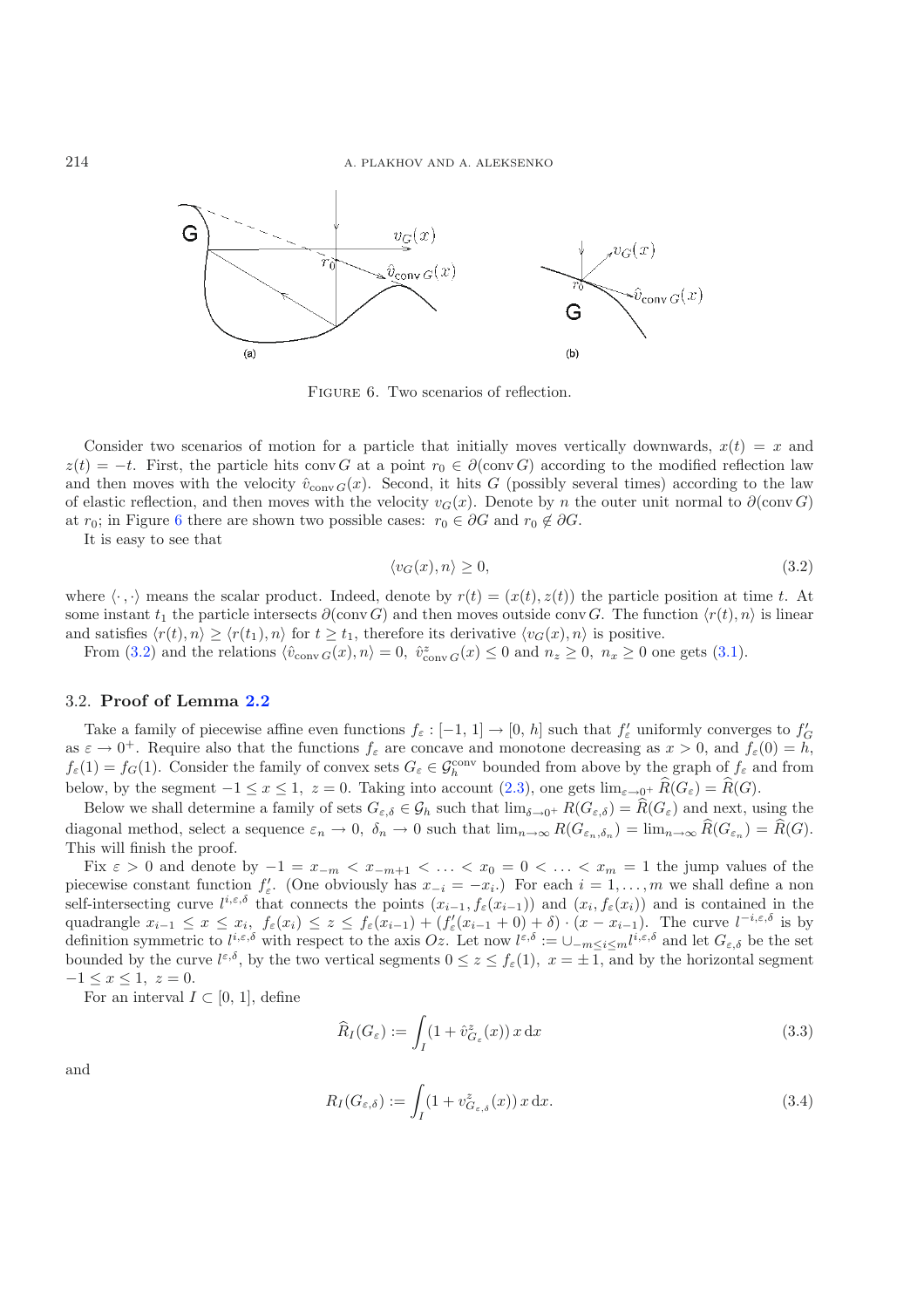<span id="page-9-0"></span>

<span id="page-9-2"></span><span id="page-9-1"></span>FIGURE 7. Constructing the curve  $l^{i,\epsilon,\delta}$ : a detailed view.

Denote  $I_i = [x_{i-1}, x_i]$ ; one obviously has  $\widehat{R}(G_{\varepsilon}) = \sum_{i=1}^m \widehat{R}_{I_i}(G_{\varepsilon})$  and  $R(G_{\varepsilon,\delta}) = \sum_{i=1}^m R_{I_i}(G_{\varepsilon,\delta})$ . Thus, it remains to determine the curve  $l^{i,\epsilon,\delta}$  and prove that

$$
\lim_{\delta \to 0^+} R_{I_i}(G_{\varepsilon,\delta}) = \widehat{R}_{I_i}(G_{\varepsilon}).
$$
\n(3.5)

This will complete the proof of the lemma.

Note that for  $x \in I_i$ ,  $i = 1, \ldots, m$  holds

$$
\hat{v}_{G_{\varepsilon}}^{z} = \frac{f'_{\varepsilon}(x_{i-1} + 0)}{\sqrt{1 + (f'_{\varepsilon}(x_{i-1} + 0))^{2}}}.
$$
\n(3.6)

Fix  $\varepsilon$  and i and mark the points  $P = (x_{i-1}, f_{\varepsilon}(x_{i-1}))$ ,  $P' = (x_i, f_{\varepsilon}(x_i))$ ,  $Q = (x_{i-1}, f_{\varepsilon}(x_i))$ , and  $S =$  $(x_i, f_\varepsilon(x_{i-1}) + (f'_\varepsilon(x_{i-1} + 0) + \delta) \cdot (x_i - x_{i-1}))$ ; see Figure [7.](#page-9-0) Mark also the point  $Q_\delta = (x_{i-1} + \delta, f_\varepsilon(x_i))$ , which is located on the segment  $QP'$  at the distance  $\delta$  from  $Q$ , and the points  $P_{\delta} = (x_{i-1} + \delta, f_{\epsilon}(x_{i-1} + \delta))$ and  $S_{\delta} = (x_{i-1} + \delta, f_{\varepsilon}(x_{i-1}) + (f'_{\varepsilon}(x_{i-1} + 0) + \delta) \cdot \delta)$ , which have the same abscissa as  $Q_{\delta}$  and belong to the segments  $PP'$  and PS, respectively. Denote by l the line that contains  $P_\delta$  and is parallel to PS. Denote by  $\Pi_\delta$ the arc of the parabola with vertex  $Q_{\delta}$  and focus at  $P_{\delta}$  (therefore its axis is the vertical line  $Q_{\delta}P_{\delta}$ ). This arc is bounded by the point  $Q_{\delta}$  from the left, and by the point  $P_{\delta}$  of intersection of the parabola with l, from the right. Denote by  $x_i^{\delta}$  the abscissa of  $\bar{P}_{\delta}$  and denote by  $P'_{\delta}$  the point that lies in the line  $PP'$  and has the same abscissa  $x_i^{\delta}$ . Denote by  $\pi_{\delta}$  the arc of the parabola with the same focus  $P_{\delta}$ , the axis l, and the vertex situated on l to the left from  $P_\delta$ . The arc  $\pi_\delta$  is bounded by the vertex from the left, and by the point  $S'_\delta$  of intersection of the parabola with the line  $Q_{\delta}P_{\delta}$ , from the right. There is an arbitrariness in the choice of the parabola; let us choose it in such a way that the arc  $\pi_{\delta}$  is situated below the line PS. Finally, denote by  $J_{\delta}$  the perpendicular dropped from the left endpoint of  $\pi_{\delta}$  to  $QP'$ , and denote by  $Q'_{\delta}$  the base of this perpendicular.

If  $x_i^{\delta} \geq x_i$ , the curve  $l^{i,\varepsilon,\delta}$  is the union (listed in the consecutive order) of the segments  $PS_{\delta}$  and  $S_{\delta}S'_{\delta}$ , the arc  $\pi_{\delta}$ , the segments  $J_{\delta}$  and  $Q'_{\delta}Q_{\delta}$ , and the part of  $\Pi_{\delta}$  located to the left of the line  $P'S$ .

If  $x_i^{\delta} < x_i$ , the definition of  $l^{i,\varepsilon,\delta}$  is more complicated. Define the homothety with the center at  $P'$  that sends P to  $P'_\delta$ , and define the curve  $\tilde{l}^{i,\varepsilon,\delta}$  by the following conditions: (i) the intersection of  $\tilde{l}^{i,\varepsilon,\delta}$  with the strip region  $x_{i-1} \leq x \leq x_i^{\delta}$  is the union of  $PS_{\delta}$ ,  $S_{\delta} S_{\delta}'$ ,  $\pi_{\delta}$ ,  $J_{\delta}$ ,  $Q_{\delta}' Q_{\delta}$ ,  $\Pi_{\delta}$ , and the interval  $\bar{P}_{\delta} P_{\delta}'$ ; (ii) under the homothety,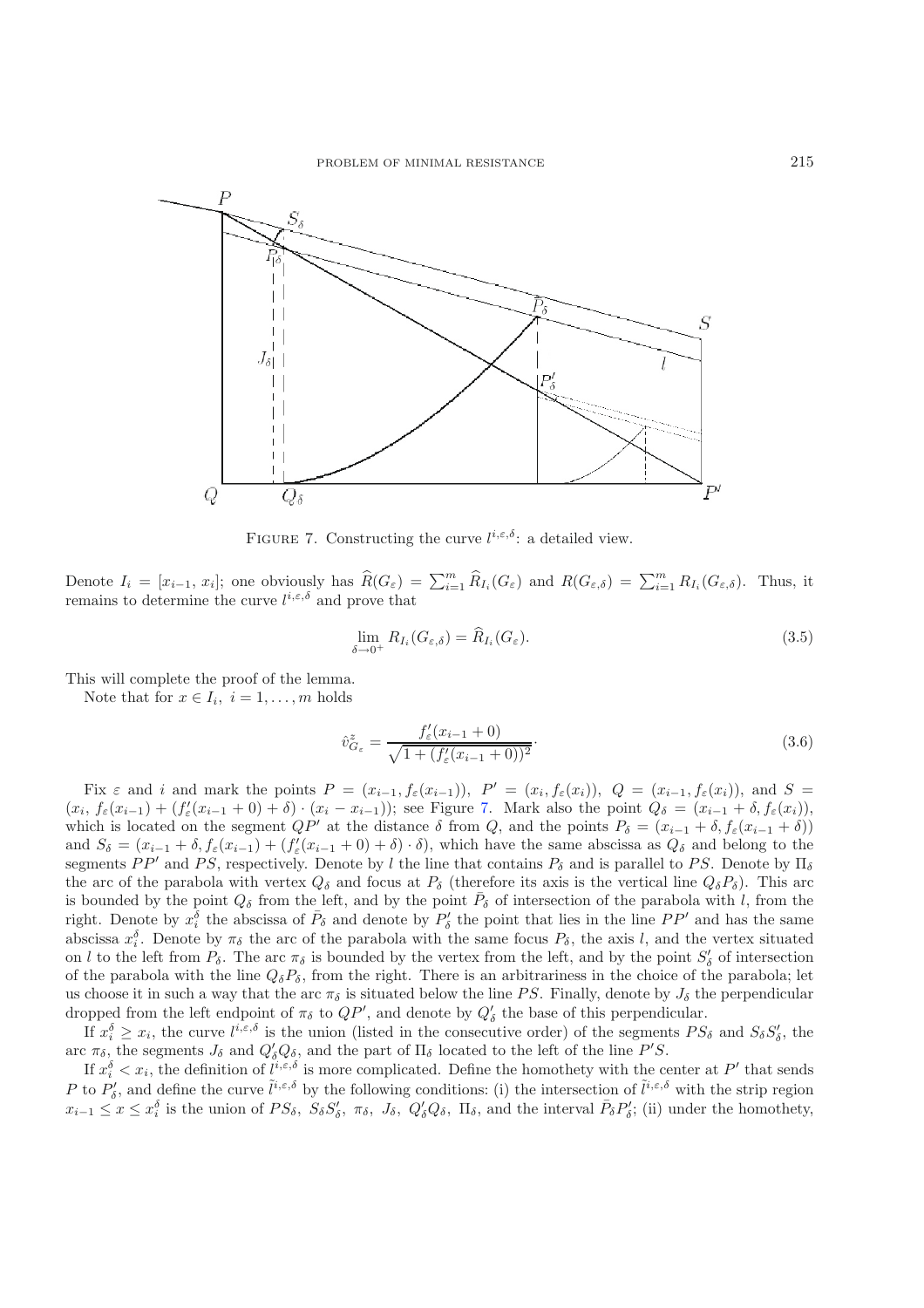

FIGURE 8. The curve  $l^{i,\varepsilon,\delta}$ , again.

<span id="page-10-0"></span>the curve  $\tilde{l}^{i,\varepsilon,\delta}$  moves into itself. The curve  $\tilde{l}^{i,\varepsilon,\delta}$  is uniquely defined by these conditions; it does not have self-intersections and connects the points  $P$  and  $P'$ . However, it is not piecewise smooth, since it has infinitely many singular points near P'. In order to improve the situation, define the piecewise smooth curve  $l^{i,\epsilon,\delta}$  in the following way: in the strip  $x_{i-1} \leq x < x_i - \delta$ , it coincides with  $\tilde{l}^{i,\varepsilon,\delta}$ , the intersection of  $l^{i,\varepsilon,\delta}$  with the strip  $x_i - \delta < x \leq x_i$  is the horizontal interval  $x_i - \delta < x \leq x_i$ ,  $z = f_{\varepsilon}(x_i)$ , and the intersection of  $l^{i,\varepsilon,\delta}$  with the vertical line  $x = x_i - \delta$  is a point or a segment (or maybe the union of a point and a segment) chosen in such a way that the resulting curve  $l^{i,\varepsilon,\delta}$  is continuous.

The particles of the flow falling on the arc  $\Pi_{\delta}$  make a reflection from it, pass through the focus  $P_{\delta}$ , then make another reflection from the arc  $\pi_{\delta}$ , and finally move freely, the velocity being parallel to l. Choose  $\delta < |f'_{\epsilon}(0^+)|$ and  $\delta < \min_{1 \le i \le m-1} (f'_{\varepsilon}(x_{i-1}+0) - f'_{\varepsilon}(x_i+0)),$  then the particles after the second reflection will never intersect the other curves  $l^{j,\varepsilon,\delta}$ ,  $j\neq i$ . Thus, for the corresponding values of x, the vertical component of the velocity of the reflected particle is

$$
v_{G_{\varepsilon,\delta}}^z(x) = \frac{f'_{\varepsilon}(x_{i-1} + 0) + \delta}{\sqrt{1 + (f'_{\varepsilon}(x_{i-1} + 0) + \delta)^2}} = \hat{v}_{G_{\varepsilon}}^z(x) + O(\delta), \quad \delta \to 0^+.
$$
 (3.7)

If  $x_i^{\delta} \geq x_i$ , the formula [\(3.7\)](#page-10-0) is valid for  $x \in [x_{i-1} + \delta, x_i]$ . If  $x_i^{\delta} < x_i$ , it is valid for the values  $x \in [x_{i-1} + \delta, x_i^{\delta}]$ . Note, however, that [\(3.7\)](#page-10-0) is also valid for values of x that belong to the iterated images of  $x \in [x_{i-1} + \delta, x_i^{\delta}]$ under the homothety, but do not belong to  $[x_i - \delta, x_i]$ . Summarizing, [\(3.7\)](#page-10-0) is true for  $x \in [x_{i-1}, x_i]$ , except for a set of values of measure  $O(\delta)$ . Thus, taking into account [\(3.3\)](#page-8-2), [\(3.4\)](#page-8-3), [\(3.6\)](#page-9-1), and [\(3.7\)](#page-10-0), the convergence [\(3.5\)](#page-9-2) is proved.  $\square$ 

### 3.3. **Proof of Theorem [2.2](#page-5-8)**

Let us first state (without proof) the following lemma.

**Lemma 3.1.** *Let*  $\lambda > 0$  *and let the function*  $f \in \mathcal{F}_h$  *satisfy the condition*  $(\mathbf{I}_{\lambda})$   $f(1) = h$ , and for almost all  $x \in [0, 1]$  the value  $u = f'(x)$  is a solution of the problem

$$
xp(u) + \lambda u \to \min, \quad u \in \mathbb{R}_+.
$$
\n(3.8)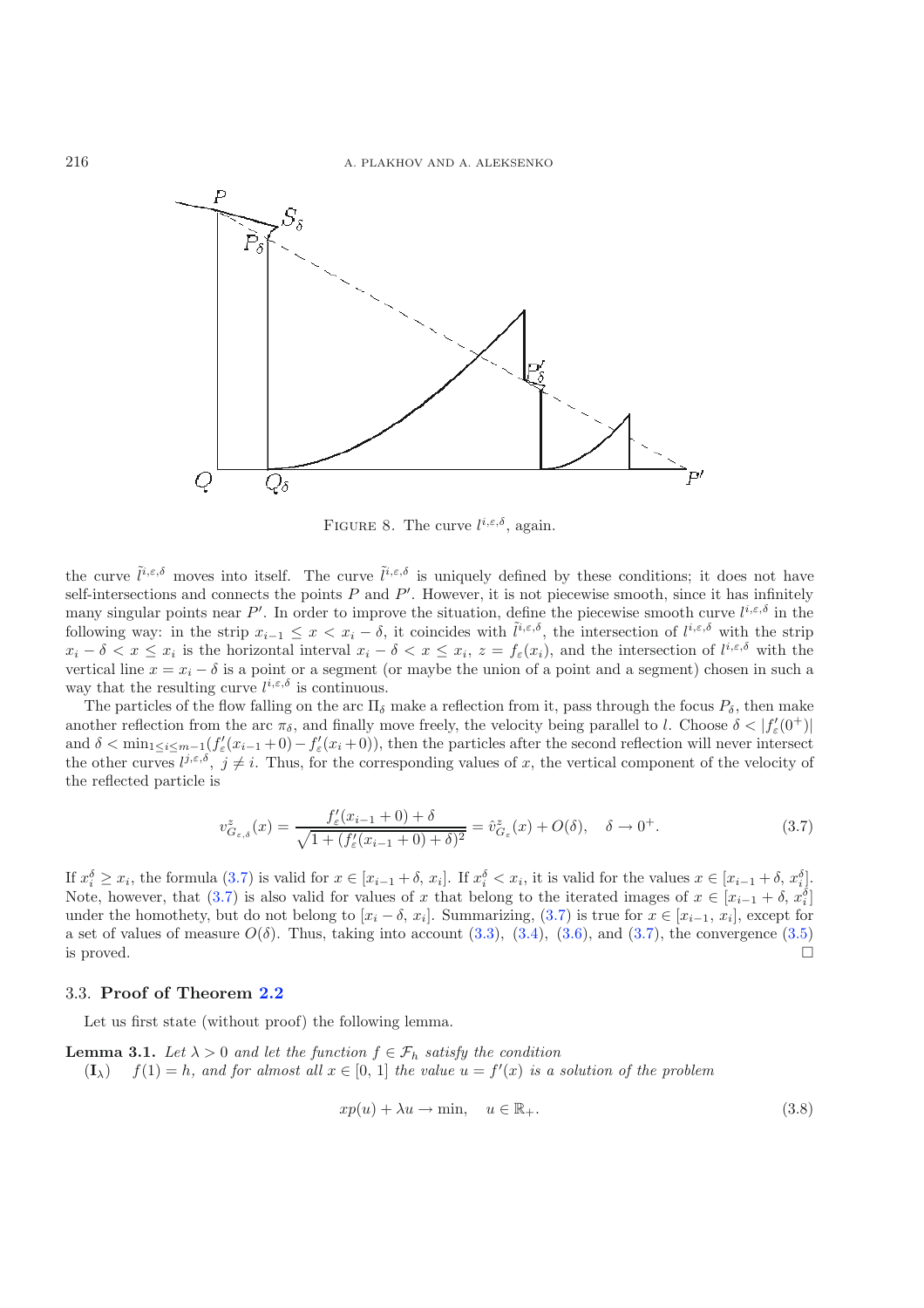<span id="page-11-4"></span>*Then the function* f *is a solution of the problem* [\(2.6\)](#page-5-7) *and any other solution satisfies the condition*  $(I_\lambda)$  *with the same value of*  $\lambda$ *.* 

This simple lemma is a direct consequence of the Pontryagin maximum principle. Its proof can be found, for example, in [\[14](#page-14-9)] or in [\[13\]](#page-14-10).

Now we shall find the function  $f_h$  satisfying the condition  $(I_\lambda)$  for some positive  $\lambda$ . Let  $x \in [0, 1]$  be the value for which  $(\mathbf{I}_{\lambda})$  is fulfilled. Then the value  $u = f'_{h}(x)$  is also a minimizer for the function  $x\bar{p}(u) + \lambda u$ , and  $p(u) = \bar{p}(u)$ . This implies that (if the function f, really exists then)  $p(u)=\bar{p}(u)$ . This implies that (if the function  $f_h$  really exists then)

<span id="page-11-2"></span><span id="page-11-1"></span><span id="page-11-0"></span>
$$
\mathcal{R}[f_h] = \int_0^1 \bar{p}(f'_h(x)) x \, dx. \tag{3.9}
$$

Besides, if  $u > 0$  and  $\bar{p}$  is differentiable at u then one has  $\frac{d}{du}(x\bar{p}(u) + \lambda u) = 0$ , hence

$$
\frac{x}{\lambda} = -\frac{1}{\bar{p}'(u)}.\tag{3.10}
$$

If  $u > 0$  and  $\bar{p}$  is not differentiable at u, then it has left and right derivatives at this point and

<span id="page-11-3"></span>
$$
-\frac{1}{\bar{p}'(u-0)} \leq \frac{x}{\lambda} \leq -\frac{1}{\bar{p}'(u+0)}.
$$
\n(3.11)

If, finally,  $u = 0$  then one has

$$
\frac{x}{\lambda} \le -\frac{1}{\bar{p}'(0)} = \xi_0. \tag{3.12}
$$

Put  $z = 1/\lambda$  and  $x_0 = \xi_0/z$  and rewrite [\(3.10\)](#page-11-0) and [\(3.11\)](#page-11-1) in terms of the generalized inverse function:  $v(zx-0) \leq$  $u \leq v(zx)$ ; thus the equality

$$
u = v(zx), \tag{3.13}
$$

is valid for almost all values  $x \ge x_0$ . Taking into account [\(3.12\)](#page-11-2), substituting  $u = f'_h(x)$ , and integrating both parts of [\(3.13\)](#page-11-3) with respect to x, one comes to [\(2.7\)](#page-6-2). In particular,  $f'_h(x_0 + 0) = v(\xi_0 + 0) = u_0$ . Using that  $f_h(1) = h$ , one gets  $(2.8)$ .

The function  $\Upsilon(z)/z$  is continuous and monotone increasing; it is defined on  $[\xi_0, +\infty)$  and takes the values from 0 to  $+\infty$ . Therefore the equation [\(2.8\)](#page-6-1) uniquely defines z as a continuous monotone increasing function of h; in particular,  $z(0) = \xi_0$  and  $x_0(0) = \xi_0/z(0) = 1$ . The relations [\(2.7\)](#page-6-2) and [\(2.8\)](#page-6-1) define the function  $f_h$ solving the minimization problem  $(2.6)$ . From the construction one can see that this function is uniquely defined. Recall that  $\mathcal{R}(h) = \mathcal{R}[f_h]$ . Integrating by parts the right hand side of [\(3.9\)](#page-11-4), one gets

$$
\mathcal{R}(h) = \frac{\bar{p}(f'_h(1))}{2} - \int_0^1 \frac{x^2}{2} \, \bar{p}'(f'_h(x)) \, df'_h(x).
$$

Taking into account that  $f'_h(1) = v(z)$  and  $x\bar{p}'(f'_h(x)) = -\lambda = -1/z$ , one obtains

$$
\mathcal{R}(h) \;=\; \frac{\bar{p}(v(z))}{2} \,+\, \frac{1}{2z}\,\int_0^1 x\,\mathrm{d} f_h'(x),
$$

and integrating by parts once again, one gets [\(2.9\)](#page-6-3). Substituting in (2.9)  $h = 0$  and using that  $z(0) = \xi_0$ ,  $v(\xi_0) = u_0$ ,  $\Upsilon(\xi_0) = 0$ , one obtains  $\mathcal{R}(0) = (\bar{p}(u_0) + u_0/\xi_0)/2$ , and using that  $p(0) - \xi_0^{-1}u_0 = \bar{p}(u_0)$ , one obtains  $\mathcal{R}(0) = p(0)/2.$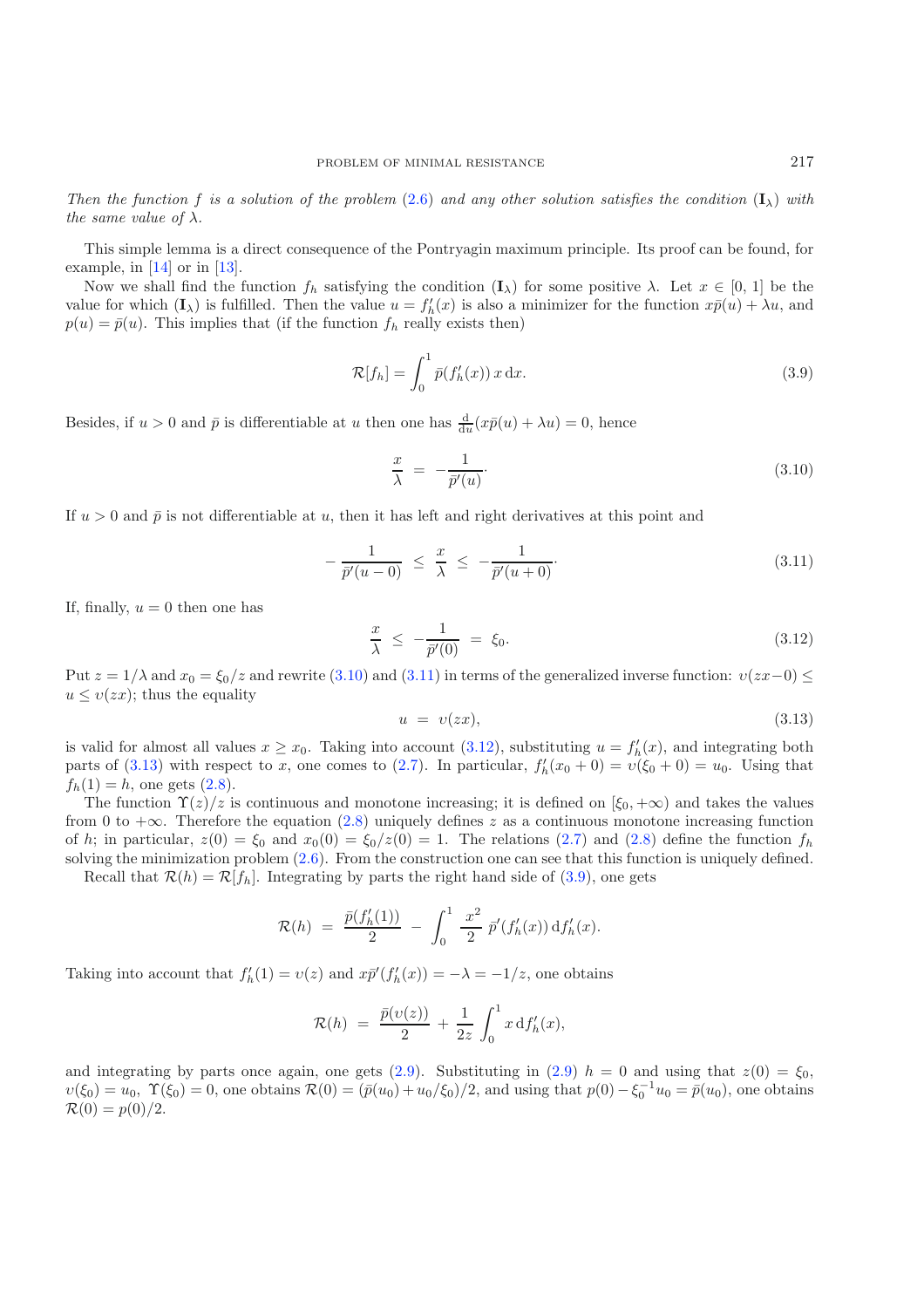<span id="page-12-0"></span>218 A. PLAKHOV AND A. ALEKSENKO



Figure 9. Profiles of optimal solutions in the single impact (a), Newton (b), and nonconvex (c) cases, for  $h = 0.8$ . In the nonconvex case, the profile is actually a zigzag curve with very small zigzags, as shown on the next figure (Fig.  $10$ ).

Taking into account the asymptotic of  $\bar{p}$  (which is the same as the asymptotics of p:  $\bar{p}(u) = cu^{-\alpha}(1 + o(1)),$  $u \to +\infty$ ), and the asymptotic of  $\bar{p}' \colon \bar{p}'(u) = -c\alpha u^{-\alpha-1}(1+o(1)), u \to +\infty$ , one comes to the formulas

$$
v(\xi) = (C\alpha)^{\frac{1}{\alpha+1}} \xi^{\frac{1}{\alpha+1}} (1 + o(1)), \quad \xi \to +\infty,
$$
  

$$
\Upsilon(z) = \left(\frac{\alpha+1}{\alpha+2}\right) (c\alpha)^{\frac{1}{\alpha+1}} z^{\frac{\alpha+2}{\alpha+1}} (1 + o(1)), \quad z \to +\infty,
$$
  

$$
z = \frac{1}{c\alpha} \left(\frac{\alpha+2}{\alpha+1}\right)^{\alpha+1} h^{\alpha+1} (1 + o(1)), \quad h \to +\infty.
$$

and

Substituting them into [\(2.9\)](#page-6-3) and using the relation  $x_0 = \xi_0/z$ , after a simple algebra one obtains [\(2.11\)](#page-6-4) and [\(2.10\)](#page-6-5). The theorem is proved.

Summarizing, the three-dimensional bodies of revolution minimizing the resistance are constructed as follows. First, we find the function  $f_h^{\text{nc}}$  minimizing the functional [\(2.5\)](#page-5-6) and define the convex set  $-1 \le x \le 1$ ,  $0 \le z \le 1$  $h - f_h^{\text{nc}}(|x|)$ . Next, the upper part of its boundary (which is the graph of the function  $z = h - f_h^{\text{nc}}(|x|)$ ) is approximated by a broken line and then substituted with a curve with rather complicated behavior, according to Lemma [2.2.](#page-5-2) The set bounded from above by this curve is "almost convex": it can be obtained from a convex set by making small hollows on its boundary. By rotating it around the axis  $Oz$ , one obtains the body of revolution B having nearly minimal resistance  $R_z(B)$ .

The vertical central cross sections of optimal bodies in the Newton, single impact, and nonconvex cases, for  $h = 0.8$ , are presented in Figure [9.](#page-12-0)

#### 3.4. **Derivation of the asymptotic relations in the single impact case**

For h small (namely,  $h < M^* \approx 0.54$ ), a solution in the single impact case can be described as follows. There are marked several values  $-1 < x_{-2n+1} < x_{-2n+2} < \ldots < x_{2n-2} < x_{2n-1} < 1$ ,  $n \geq 2$  related to the singular points of the solution. As  $h \to 0^+$ ,  $n = n(h)$  goes to infinity. One has  $x_{-k} = -x_k$  and  $x_{2i} = (x_{2i-1} + x_{2i+1})/2$ ; thus  $x_0 = 0$ . Besides, one has  $\max_k(x_k - x_{k-1}) = x_1 = 4h/3$ . The vertical central cross section of the solution  $G = G_h^{\text{si}} \subset \mathbb{R}^2_{x,z}$  is bounded from above by the graph of a continuous non-negative piecewise smooth even function  $f = f_h^{\rm si}$ , and from below, by the segment  $-1 \le x \le 1$ ,  $z = 0$ . This function has singularities at the points  $x_k$ , and the values of the function at the points  $x_{2i-1}$  coincide:  $f(x_{2i-1}) = h$ . On each interval  $[x_{2i-1}, x_{2i}]$ , the graph of f is the arc of parabola with vertical axis and with the focus at  $(x_{2i+1}, h)$ . Similarly, on  $[x_{2i}, x_{2i+1}]$  the graph of f is the arc of parabola with vertical axis and with the focus at  $(x_{2i-1}, h)$ . The first parabola contains the focus of the second one, and *vice versa*. From this description one can see that on  $[x_{2i-1}, x_{2i}]$ , the function equals  $f(x) = \frac{(x-x_{2i+1})^2}{2(x_{2i+1}-x_{2i-1})} + y_i$ , and on  $[x_{2i}, x_{2i+1}]$ ,  $f(x) = \frac{(x-x_{2i-1})^2}{2(x_{2i+1}-x_{2i-1})} + y_i$ , where  $y_i = h - (x_{2i+1} - x_{2i-1})/2$ . On the intervals  $[-1, x_{2i-1}]$  and  $[x_{2n-1}, 1]$  the graph of the function represents the so-called "Euler part" of the solution (see  $[5]$  $[5]$ ).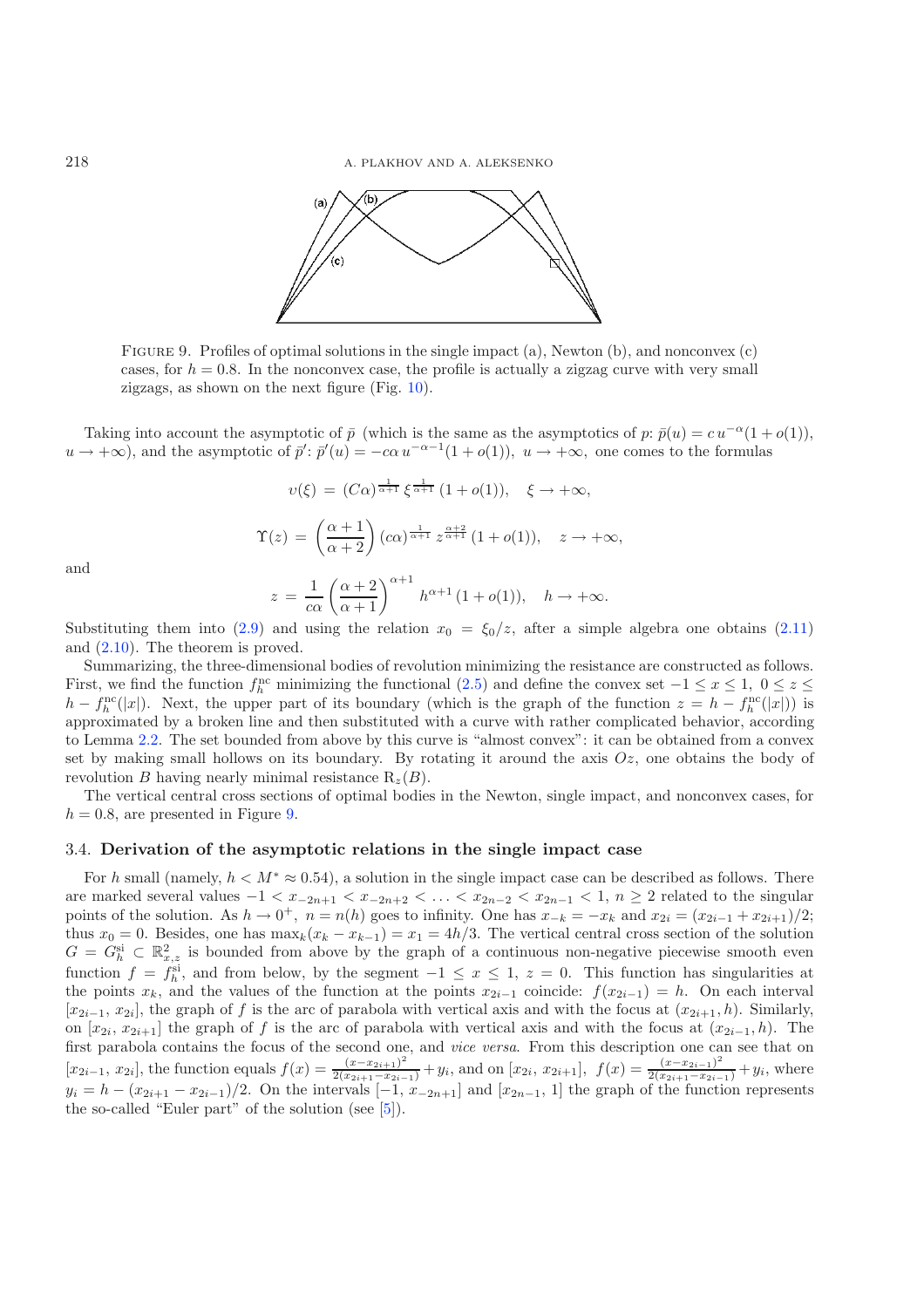<span id="page-13-0"></span>

FIGURE 10. Detailed view of the zigzag curve.

Note that the solution is not unique. The values  $x_1$  and  $x_{2n-1}$  are uniquely determined, but there is arbitrariness in choice of the intermediate values  $x_3, \ldots, x_{2n-3}$  and also in the number n of the independent parameters.

After some calculation, one obtains the value of  $1 + v_G^z$  for the figure  $G$ :

if 
$$
x \in [x_{2i-1}, x_{2i}],
$$
  $1 + v_G^z(x) = \frac{2}{1 + \left(\frac{x_{2i+1} - x}{x_{2i+1} - x_{2i-1}}\right)^2};$   
if  $x \in [x_{2i}, x_{2i+1}],$   $1 + v_G^z(x) = \frac{2}{1 + \left(\frac{x - x_{2i-1}}{x_{2i+1} - x_{2i-1}}\right)^2}.$ 

Let us now calculate the integral  $\int_{x_{2i-1}}^{x_{2i+1}} (1 + v_G^z(x)) x \, dx$ ,  $1 \leq i \leq n-1$ . Since the function  $1 + v_G^z(x)$ ,  $x \in [x_{2i-1}, x_{2i+1}]$  is symmetric with respect to  $x = x_{2i}$ , the integral equals  $2x_{2i} \int_{x_{2i}}^{x_{2i+1}} (1 + v_G^z(x)) dx$ . Changing the variable  $t = (x - x_{2i-1})/(x_{2i+1} - x_{2i-1})$  and taking into account that  $2x_{2i} = x_{2i-1} + x_{2i+1}$ , one comes to the integral  $2x_{2i}(x_{2i+1} - x_{2i-1}) \int_{1/2}^{1} 2/(1+t^2) dt = (x_{2i+1}^2 - x_{2i-1}^2)(\pi/2 - 2 \arctan(1/2))$ . Therefore

$$
\int_{x_1}^{x_{2n-1}} (1 + v_G^z(x)) x \, dx = (x_{2n-1}^2 - x_1^2)(\pi/2 - 2 \arctan(1/2)).
$$

Taking into account that  $x_1 = 4h/3 \rightarrow 0$  and  $x_{2n(h)-1} \rightarrow 1$  as  $h \rightarrow 0^+$ , one finally gets

$$
R(G_h^{\rm si}) = \int_0^1 (1 + v_{G_h^{\rm si}}^z(x)) x \, dx = \pi/2 - 2 \arctan(1/2) + o(1), \qquad h \to 0^+,
$$

that is,  $\mathcal{R}_{\rm si}(0) = \pi/2 - 2 \arctan(1/2) \approx 0.6435$ .

If  $h > M^*$ , the function  $f = f_h^{\text{si}}$  has three singular points:  $x_1 = x_1(h)$ , 0, and  $-x_1$ . On the interval  $[-x_1, x_1]$ , the graph of f is the union of two parabolic arcs, as described above with  $i = 0$ . On the intervals  $[-1, -x_1]$ and  $[x_1, 1]$ , the graph is the "Euler part" of the solution; on both intervals, f is a concave monotone function,